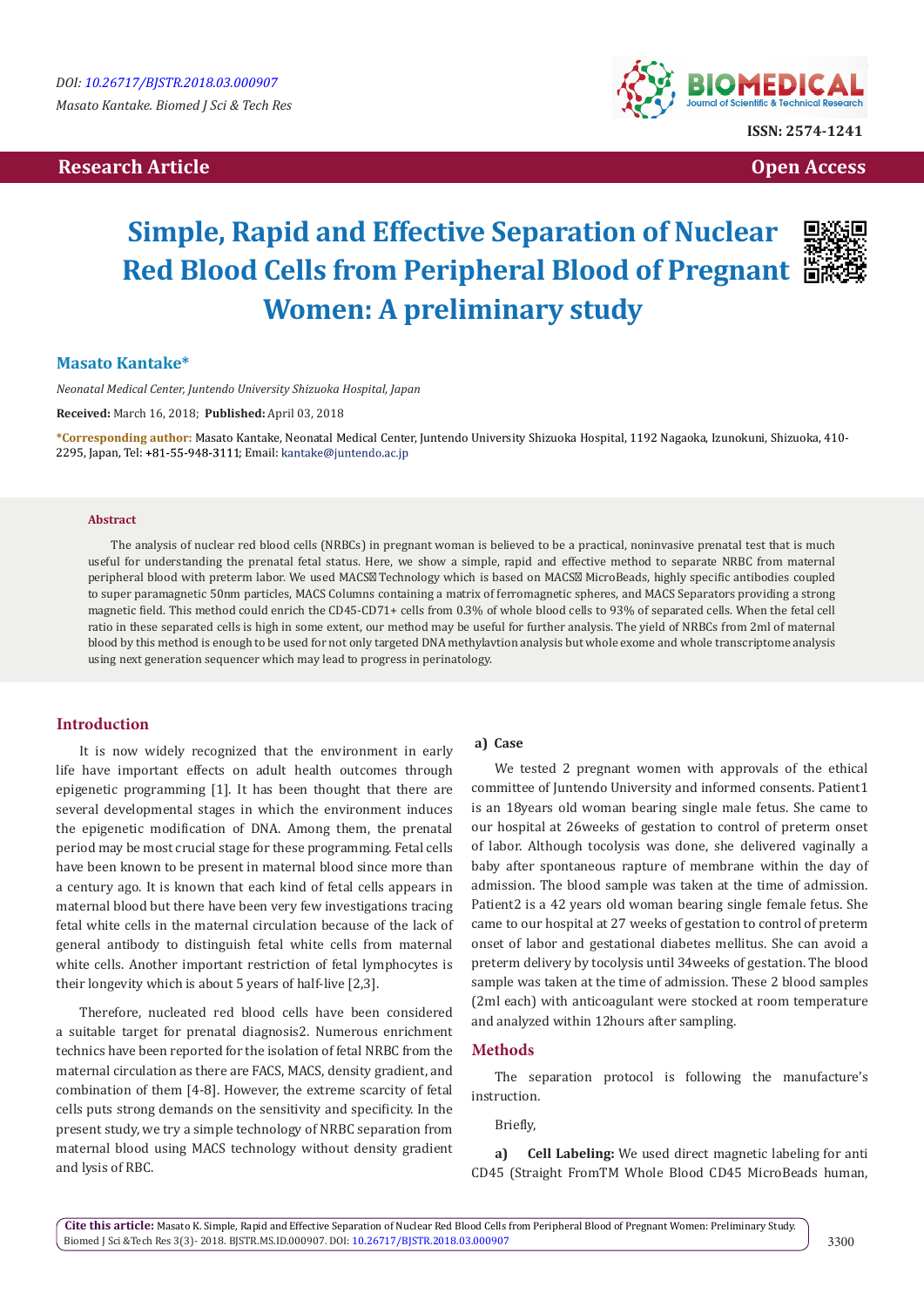Miltenyi Biotec GmbH, Gladbach, Germany) which is optimized to be mixed with whole blood, and indirect magnetic labeling for anti CD71. For sorting, anti CD71 primary antibody conjugated with Phycoerythrin (PE) and anti PE MACS MicroBeads.

**b) Cell Separation:** We performed CD45 negative selection and CD71 positive selection using autoMACS Pro Separator (Miltenyi Biotec). During positive selection, the target cells are magnetically labeled and collected as the positive fraction. During depletion, the unwanted cells are labeled and depleted from the target cells. We performed CD45 negative sorting followed by CD71 positive sorting sequentially. The efficacy of separation

was confirmed by using MACS Quant flowcytometry analyzer 10 (Miltenyi Biotec). The protocol used in this study is available from the author on request.

## **Result**

In patient 1, CD45-CD71+ cells were enriched from 0.3% in analyzed cells to 93% in enriched cells (310 folds). The yield of CD45-CD71+ cells was 2.5×106 cells from 2ml of maternal blood (Figure1). In patient 2, CD45-CD71+ cells were also enriched from 0.3% to 93% (310 folds). The yield was 3.7×106 cells from 2ml of maternal blood (Figure 2).



### **Figure 1a:** Pre-Separation (Patient 1).

**Figure 1:** The result of flowcytometry analysis of patient 1. The FSC/SSC plots and anti CD45 and anti CD71 plots are shown. CD45-CD71+ cells were enriched from 0.3% in analyzed cells (Figure1a) to 93% in enriched cells (Figure1b) (310 folds). The yield of CD45-CD71+ cells was 2.5×106 cells from 2ml of maternal blood.

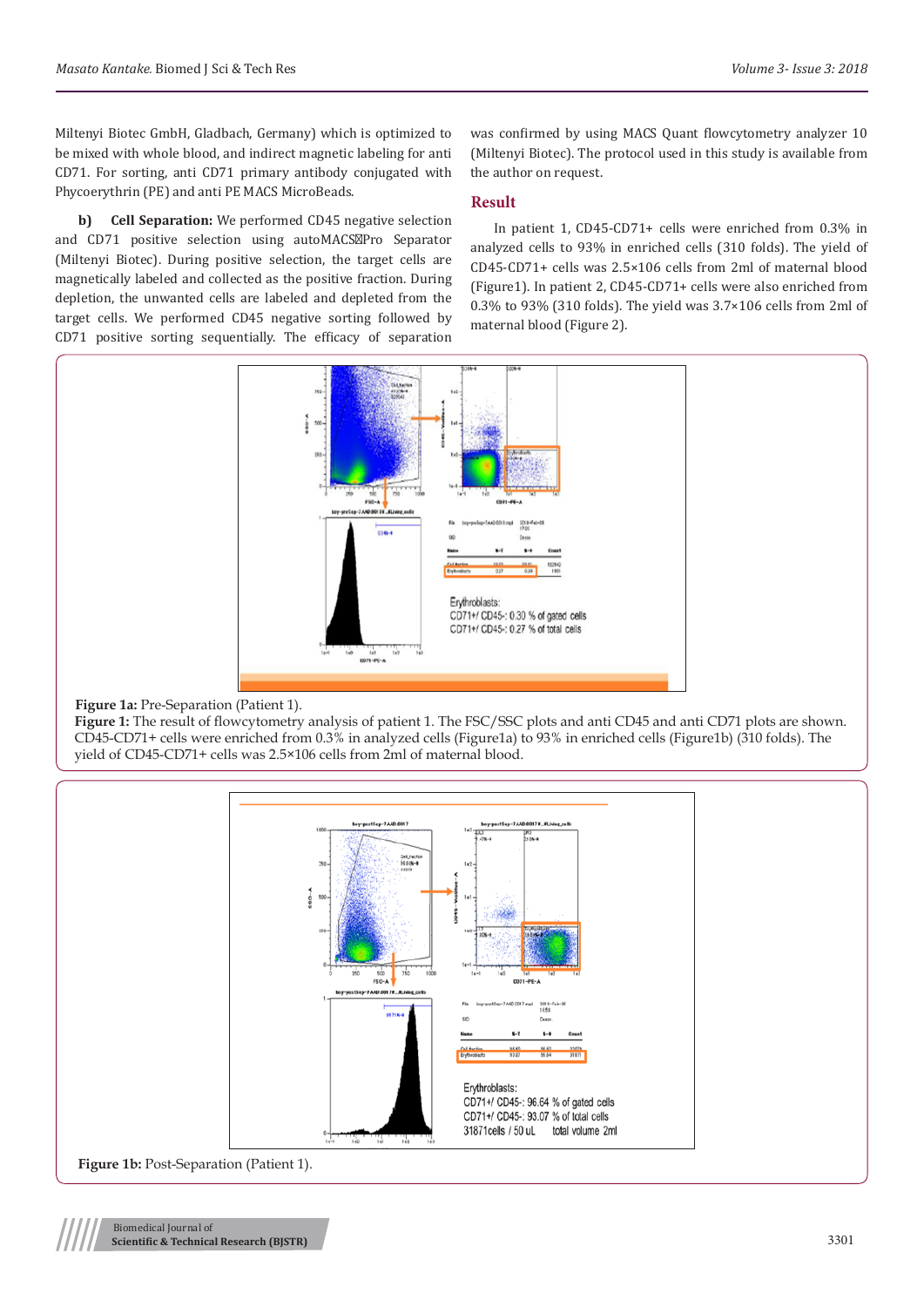

### **Figure 2a:** Pre-Separation (Patient 2).

**Figure 2:** The result of flowcytometry analysis of patient 2. CD45-CD71+ cells were also enriched from 0.3% (Figure 2a) to 93% (Figure 2b) (310 folds). The yield was 3.7×106 cells from 2ml of maternal blood.



#### **Discussion**

Bianchi et al. precisely investigated the fetal nucleated cells in maternal blood2. According to it, 0.3% of mononuclear cells are transferrin receptor (TfR; CD71) positive in nonpregnant adult, and these cells are heterogenous in size and not coalesce into a discrete population. In contrast, the cord blood samples contained large percentages of CD71+ cells (39%). Contour plot analysis revealed a large population of these cells with intermediate light scattering properties. Samples from the pregnant woman contained more CD71+ cells than the samples from the nonpregnant adults (0.83%). Contour plots revealed the consistent presence of a small but defined cell population which is equivalent to those in cord samples. Erythroblasts have been shown to express the TfR antigen on their cell surfaces from the burst-forming units, erythroid, and stage up until and including nuclear extrusion (reticulocytes) stage. In the cord blood, large numbers of reticulocytes and NRBCs containing fetal hemoglobin were identified visually. In contrast, the samples from the nonpregnant adults consisted of lymphocytes, monocytes. None of the isolated cells in this group contained fetal hemoglobin. In the samples from pregnant women, the sorted cells were overwhelmingly recently enucleated erythrocytes (reticulocytes) the origin of which cannot be determined. NRBC containing fetal hemoglobin were occasionally identified.